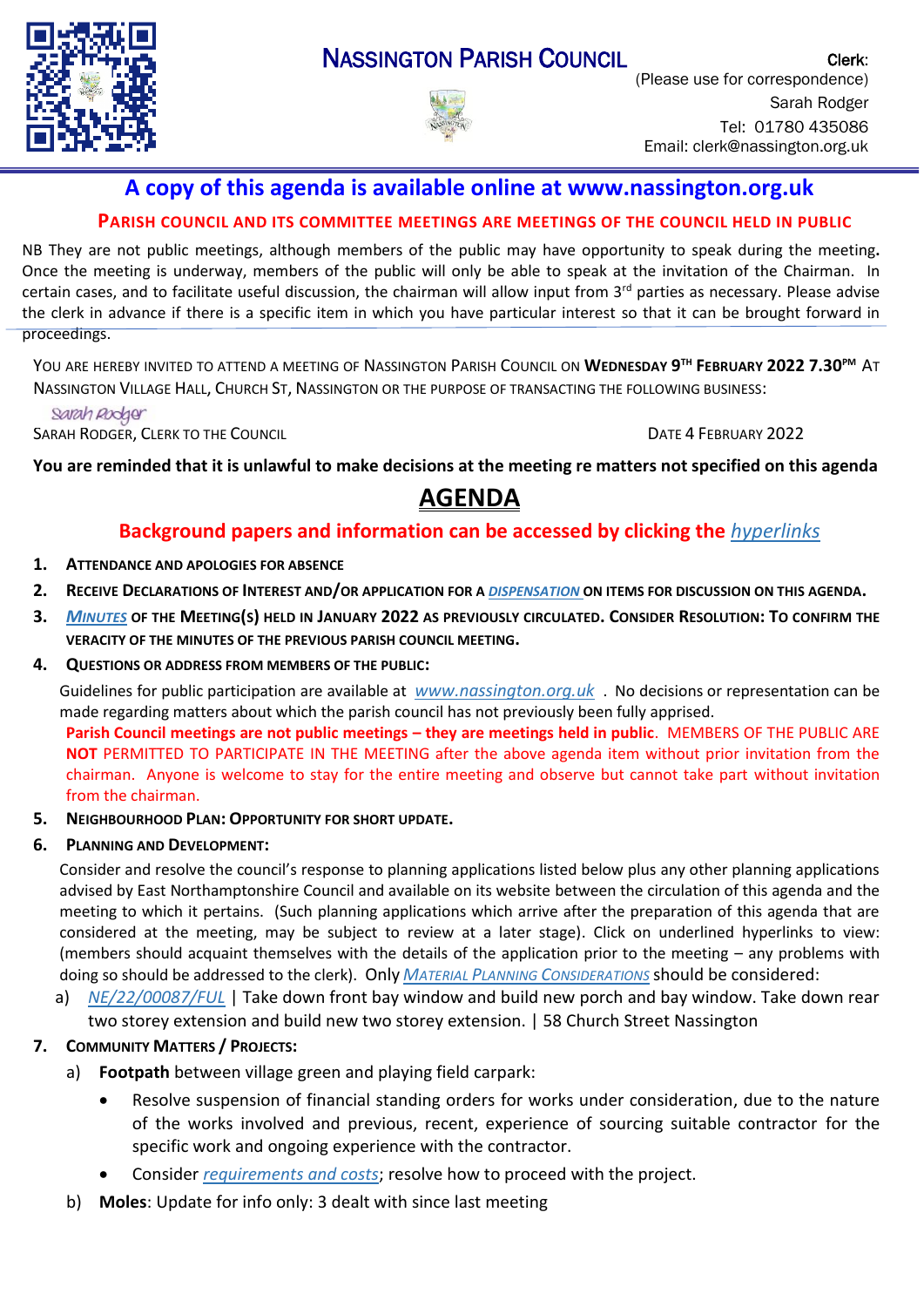- c) **Allotments**: Update following January inspection and agree actions.
- d) **Jubilee** party: Update.
	- Agree fireworks display *[contract](https://www.dropbox.com/s/oxtcwarvyikd79a/22.02%20jubilee%20Nassington%20Contract.doc?dl=0)*
	- Opportunity to consider other activities (beacon lighting on Thursday  $2^{nd}$  plus plant a tree campaign (in conjunction with Willow Farm trees)

## e) **Churchyard**:

- Consider agreement to cover costs of seeds for wildflower area planting
- Consider request received from PCC for parish council to cover cost of installation of church noticeboard in the churchyard
- f) **Annual Parish Meeting**: Consider date and format of the annual village meeting (which is not a parish council meeting, but a meeting of all electors in the parish.) Statutory date: 1<sup>st</sup> March – 1<sup>st</sup> June incl.

## **8. HIGHWAY MATTERS:**

- a) Receive details and approve the installation project for Speed Indicator / Vehicle Activate devices (SID/VAD) at each entrance to the village. Cost *[comparisons](https://1drv.ms/x/s!AsKHV8kav90Z7WmRC2o3VcpfbNgj?e=u0abpc)* that grant application based on. SID *[sites](https://www.dropbox.com/s/90qbntafo6s0p3n/Nassington%20SID%20Section%2050%20sites.pdf?dl=0)*. Confirm *[order](https://www.dropbox.com/s/xej4h0f3z41ie33/22.02%20ElanCity%20quote%20SO-UK02167.pdf?dl=0)* and approve procurement of posts via North Northamptonshire Council highways at a cost of maximum £900. (NB This project is grant funded by PFCC for £2,250 plus £500 from East Northamptonshire Council empowering councillors fund)
- b) Receive *[draft risk assessment](https://www.dropbox.com/s/t6bcckkkbkx8rqb/Speed%20Camera%20Installation%20and%20use.xlsx?dl=0)* for future adoption and consider method of management of the project.
- c) Opportunity to consider bus service *[consultation](https://www.northnorthants.gov.uk/parking-roads-and-transport/bus-timetables-passes-and-improvements)* response.

## **9. GOVERNANCE MATTERS:**

- a) Receive 3rd quarter *[accounts](https://www.dropbox.com/s/r4l9h40mi0e3hd6/NPC%20Accounts%202021_22.xlsx?dl=0)* to end December
- b) Consider and approve the council's *[internal control](https://www.dropbox.com/s/kui7gtsmq229a4e/NPC%20Internal%20control.docx?dl=0) document,* to demonstrate that the council has made proper arrangements and accepted responsibility or safeguarding public money, as required by section 2 of the Annual Governance and Accountability Return (AGAR) in April
- c) Consider and approve the council's *[financial risk assessment](https://www.dropbox.com/s/oy1fqzzssholc2j/NPC%20fin%20risk%20assesment.docx?dl=0)*, to demonstrate that the council has considered and documented the financial and other risks and dealt with them, as required by section 2 of the Annual Governance and Accountability Return (*[AGAR](https://www.dropbox.com/s/hpzoqpqw3r0pa8t/NH0164%20AGAR.pdf?dl=0)*) in April
- d) Ratify £600 grant payment to Yarwell and Nassington burial board. (If Yarwell parish council does not agree the same action of a one-off grant, the Nassington grant figure for 2022/23 may be reduced to alleviate any disparity between the two councils' financial contributions.)
- e) Ratify flowers sent to St Andre de la Marche, Nassington's twinned community in France, for the funeral of a past twinning chairman and town councillor.
- f) To note Northants CALC's Asset Mapping Project (AMP) and to create an AMP Working Group comprising one officer and councillors. A sample Terms of Reference will be available at www.northantscalc.com/amp.
- g) Rural parish representation:
	- Future of the police *[JAG](https://www.dropbox.com/s/judfwjb1k4vle8a/22.01%20Minutes%20of%20%20JAG%20Teams%20Meeting%20January%2020th.pdf?dl=0)*
	- Future of Oundle *[cluster group](https://www.dropbox.com/s/lx54ejqd9u11mby/22.02%20Rural%20Coordination%20Group.pdf?dl=0)*
	- Agenda items for *[NNC parish forum](https://www.dropbox.com/s/0bhusmgjcs9f33t/22.02%20NNC%20Parish%20Forum%20Agenda%20Item%20Request.pdf?dl=0)*
- **10. FINANCIAL MATTERS:**
	- Approve invoices / accounts for payment or paid under delegated authority: *[HERE](https://www.dropbox.com/s/0kq9aqguynqfcn9/Payments.xlsx?dl=0)*

### **11. RECEIVE OFFICIAL ANNOUNCEMENTS, NOTICES OR REPORTS / CORRESPONDENCE / REPRESENTATIONS OF NOTE:**

- *[Letter](https://www.dropbox.com/s/lmkr01g7klb5d67/22.02%20HSUK%20Letter%20to%20Nassington%20PC.pdf?dl=0)* re AED funding agreed at last meeting
- Email re *[newsletter](https://www.dropbox.com/s/zn3qtx1k5u97ht7/22.02%20Oil%20boilers.pdf?dl=0)* article
- Note setting up of coffee morning on Thursdays